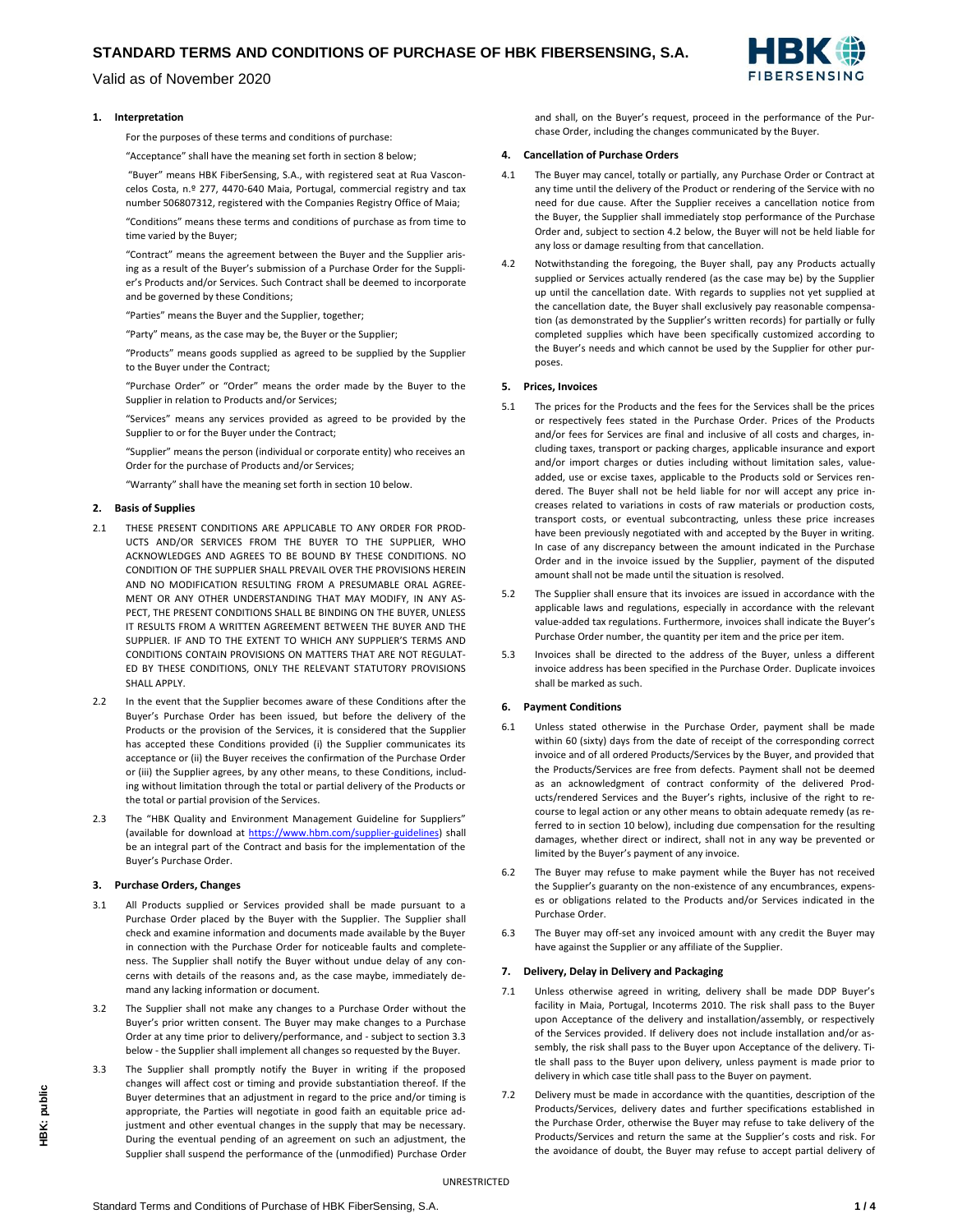

Valid as of November 2020

Products / Services and shall also not be responsible for Products/Services which are delivered in excess of the ordered quantities or prior to the agreed delivery date; in any of such cases, the Buyer reserves the right to store or return the Products/Services at the Supplier's own cost and risk. Each delivery shall be accompanied by packing slips and delivery notes indicating the item numbers, quantities, and the respective Purchase Order number.

- 7.3 The Supplier must immediately inform the Buyer in case it cannot comply with the agreed delivery date and must undertake, at no additional cost, the necessary alternative means of transport to comply with the original delivery date. If the Supplier defaults on its duty to perform on the agreed delivery date, the Buyer may, without prejudice to any other rights and remedies it may have by virtue of these Conditions or under the law, demand liquidated damages amounting to 0.5% for each calendar week of default that has commenced, up to a maximum of 5% of the respective Order value. Liquidated damages paid shall be credited against further damages caused by delay.
- 7.4 Products shall properly be packaged, marked and otherwise prepared for transport and storage by the Supplier in accordance with good commercial practices and the Buyer's instructions, if any. At the Buyer's request, the Supplier shall take back packaging materials from the place of delivery at its own expense.

#### **8. Acceptance**

The Supplier hereby recognizes that all Products/Services supplied are subject to inspection and Acceptance by the Buyer. The reception or inspection of Products or Services on delivery does not constitute Acceptance of the respective Product or of the Service, nor any waiver to the Warranty or any other right or remedy available to the Buyer under these Conditions or under the law. Acceptance of delivery shall only exist upon written confirmation of the Buyer to such regard or if the Buyer uses the Products or Services and does not present a claim to the Supplier under the terms of section 10 hereunder, whichever occurs first.

#### **9. Replacement Parts**

Unless otherwise agreed in writing, the Supplier guarantees the supply of replacement parts at reasonable conditions for at least 5 (five) years after delivery/performance.

# **10. Supplier's Warranty and Buyer's Remedies**

- 10.1 The Supplier expressly warrants that all Products supplied and all Services rendered are (i) free from defects in material and workmanship under normal use; (ii) in full conformity with the Purchase Order, with the specifications, drawings, samples and descriptions given or ordered by the Buyer, as well as with all applicable legal rules, regulations and standards, notably relating to quality and safety; (iii) fit for their intended use and capable of being commercialized or used for the Buyer's specific purpose.
- 10.2 With regard to Services, the Supplier further warrants that it will render the Services with all required competence, diligence and care.
- 10.3 The Supplier's Warranty shall be valid and in force for a period of 2 (two) years from Acceptance. Any longer warranty periods provided for by applicable statutory provisions shall remain unaffected thereby.
- 10.4 Without prejudice to any other rights or remedies the Buyer may have by virtue of these Conditions or under the law, in case of defective or nonconform Products or Services or in case of any other breach of the Warranty, even where such defect or non-conformity has been discovered after the Products or Services have been accepted by the Buyer, the Buyer will inform the Supplier accordingly by written notice sent within the maximum of fortyfive days after the defect, non-conformity or breach has been discovered and may, at its own discretion and at full cost and risk of the Supplier, opt by one or more of the following remedies: (a) cancel the relevant Purchase Order; (b) refuse to take delivery of the Products and return them to the Supplier; (c) acquire equivalent Products or Services from other suppliers; (d) require that the Products/Services be repaired or replaced by the Supplier; or (e) require that the Products/Services be repaired or replaced by a third party.
- 10.5 Repaired or replaced Products or Services shall benefit from a new Warranty period of 2 (two) years starting from the date of Acceptance of the repaired respectively replaced Products/Services.
- 10.6 The Buyer's approval of drawings, calculations and other technical documents shall not affect the Supplier's obligations – in particular its Warranty obligations with regard to the delivered Products/Services. The Buyer's ac-

ceptance or approval of samples or specimen shall not constitute a waiver of any of its Warranty rights.

#### **11. Software, Right to Use**

- 11.1 In case the Supplier's delivery contains software, the software will be made available to the Buyer on commonly-used data storage media (or in another appropriate way) in machine-readable code, in addition to the user documentation.
- 11.2 If software that the Buyer has acquired from the Supplier is no longer supported by the Supplier and if permanent support cannot be obtained in any other manner under reasonable conditions, the Supplier shall be obligated to make the software - including source codes and documentation available to the Buyer at reasonable conditions for its own purposes and to allow a third party with expertise in the respective programming language to support the software and, if required, make necessary modifications in order to maintain the operation of the software.
- 11.3 All rights with regard to software specifically commissioned by and developed for the Bayer shall vest into the Buyer and the Supplier shall not make such software available to third parties and not use the software or components thereof to execute orders placed by third parties. With respect to such software, the Supplier shall provide the source code and all data and information that are, in addition to the source code, required to build an executable compilation from the provided source code (e.g. make-files, compilerparameters, synthesis parameters) together with complete manufacturer documentation (including specification of the developer tools that were used) and user documentation to the Buyer. The provided data and information shall correspond with the program version of the software on completion of the test phase, respectively at the time of Acceptance. Any modification made to the software in conjunction with the elimination of software defects or updates shall be integrated into the source code and the above mentioned data and information without delay; a copy of the respective updated version shall be provided to the Buyer immediately.
- 11.4 If the Supplier's delivery contains "open source software", i.e. any software that is provided royalty-free by the respective licensor to any user on the basis of a license or another agreement with the right to modify and/or to distribute such software (e.g. GNU General Public License (GPL), the GNU Lesser General Public License (LGPL), the Apache License, the BSD License), the Supplier shall inform the Buyer thereof in writing. If such information is given only after the Buyer has released its Purchase Order, the Buyer is entitled to cancel the Purchase Order within 14 (fourteen) days of receipt of the respective information, without any liability whatsoever.

### **12. Liability**

- 12.1 Except expressly provided otherwise herein, the Supplier shall be liable towards the Buyer for damages and losses caused by or related to the Products respectively Services to the full legal extent.
- 12.2 In cases where the Supplier is responsible for product damage, the Supplier shall hold harmless and indemnify the Buyer and its affiliated companies against third party claims upon first request.

# **13. Rights of Third Parties**

- 13.1 The Supplier ensures that, in connection with its deliveries, no rights in particular, industrial property and similar rights - of third parties are violated, whereat the Supplier acknowledges that the Buyer will distribute its end products manufactured by using the Products or the Products themselves worldwide.
- 13.2 Accordingly, the Supplier shall hold harmless and indemnify the Buyer and its affiliated companies from any claims of third parties that are being laid to the Buyer or any of its affiliates based on an infringement of such third parties' rights upon first request, and it shall reimburse the Buyer and its affiliates, as the case may be, for all expenses that the Buyer and the Buyer's affiliates incur in conjunction with such claims asserted by the third parties.

# **14. Insurance**

The Supplier shall maintain, at own cost and risk, all required insurances, with adequate coverage (minimum EUR 3 million per incident) with reputable insurers, for its own activities and liabilities and for the supply of the Products and the provision of the Services. Upon request, the Supplier shall provide the respective policies and certificates for the Buyer's consultation. For the avoidance of doubt, if the Buyer is entitled to more extensive claims for damages, these claims shall remain unaffected.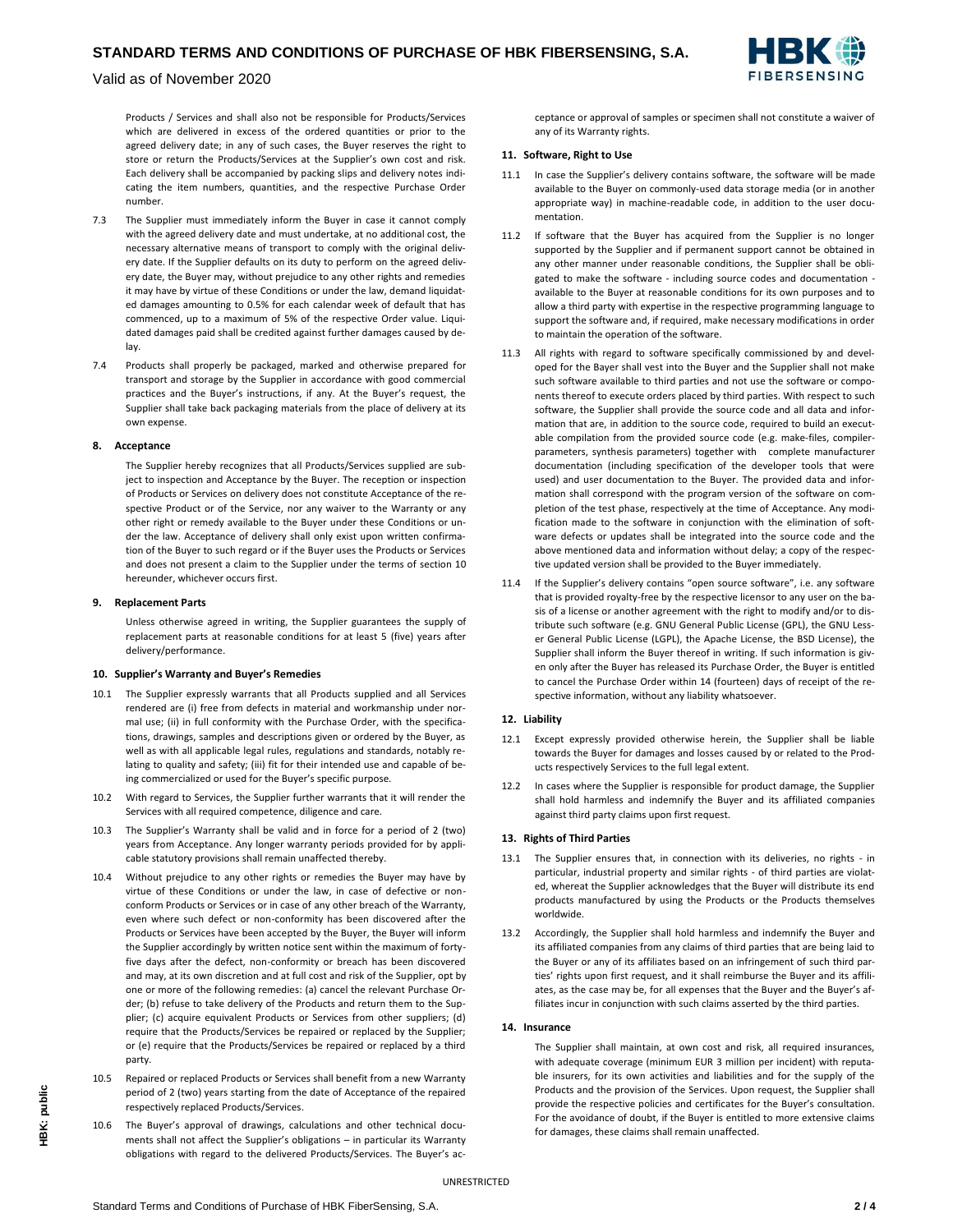

Valid as of November 2020

# **15. Buyer's Property**

- 15.1 Materials, equipment, tools, dies, molds, drawings, specifications, designs, data and other materials supplied by or on behalf of the Buyer to the Supplier, along with all intellectual property and proprietary rights therein, shall at all times remain the exclusive property of the Buyer ("Buyer's Property"), shall be held by the Supplier in safe custody at its own cost and risk, shall always be maintained in good condition at the Supplier's expense.
- 15.2 The Buyer's Property will: (i) be treated by the Supplier as confidential documentation, material or information of the Buyer; (ii) not be disclosed by the Supplier to third parties, nor to the Supplier's employees that have no intervention with the production/execution of the Products or Services; (iii) only be used for the purpose and within the scope of the commercial relationship between the Buyer and the Supplier and; (iv) be returned or disposed in accordance with the Buyer's instructions and the Supplier may not retain any kind of reproduction thereof.
- 15.3 All Products, materials, equipment, tools, dies, molds, drawings, specifications, designs, data and other materials manufactured or purchased specifically for the purpose of the Contract as well as all Products manufactured or purchased using the Buyer's Property shall be considered to be the Buyer's Property and to the extent that, notwithstanding this, if the Supplier may acquire any right, title or interest in the same, the Supplier hereby irrevocably agrees to assign and transfer all such right, title and interest to the Buyer.

### **16. Force Majeure**

Neither Party shall be liable towards the other Party for any non-fulfilment of a Contract to the extent fulfilment thereof has been delayed, interfered with or prevented by an event entirely beyond the control of the Party concerned, which was not for its risk and not reasonably foreseeable ("Force Majeure"), provided that the Party invoking Force Majeure shall immediately notify the other Party about the Force Majeure and the anticipated duration in writing. The mere fact of late supply of materials, labor or utilities shall not be deemed Force Majeure. In case a situation of Force Majeure on the side of the Supplier continues for more than 30 days, the Buyer shall be entitled to (partly or, if the Buyer has no interest in part performance, wholly) terminate or cancel the Contract without the Supplier being entitled to claim damages.

### **17. Quality Assurance and Auditing**

- 17.1 The Supplier undertakes to maintain an adequate and consistent quality assurance system, e.g. according to DIN EN ISO 9001 ff. or similar and to carry out tests and checks to ensure that the Products/Services are in compliance with the specified requisites under the Purchase Order and applicable legislation during and after production of the delivery. The respective test and check results shall be documented, and the documentation shall be archived in such a manner that it can be allocated to the relevant delivered batches of the Products / performed Services. If requested by the Buyer, the Supplier shall provide a copy of the documentation.
- 17.2 The Buyer may, at its own initiative, visit the Supplier's facilities to assess the efficiency and reliability of the quality assurance system and the manufacturing processes and to inspect and examine all materials and documents used or prepared in connection with the supply of the Products and the provision of the Services.
- When required by the Buyer, the Supplier shall provide past and present financial reports which include, namely, profit and loss accounts and balance sheets. The Buyer will limit the use of those reports to evaluate the capacity regarding the Supplier's compliance to the set obligations, except when the Supplier authorizes a different use of the reports in writing.

### **18. Confidential Information**

The Supplier shall keep in strict confidence all non-public know-how, specifications, inventions, processes, products, launch dates, product plans, business initiatives and other information and materials supplied by or on behalf of or received or learned from the Buyer ("Confidential Information") and shall only use the Buyer's Confidential Information for the performance of its obligations under the Contract. The Supplier shall not disclose Confidential Information to any third party without the prior written authorization of the Buyer and shall restrict disclosure of the Buyer's Confidential Information and permit disclosure thereof only to employees who have a need to know for the purpose of performing the Supplier's obligations under the Contract and who are subject to substantially similar obligations of confidentiality and limited use. The confidentiality and limited-use obligation shall survive fulfilment, cancellation or termination of the Contract.

# **19. Compliance with Laws, Corporate Responsibility, Code of Business Ethics**

- 19.1 The Supplier commits to always observe and adhere to the laws and other regulations of the applicable legal system(s), to respect the fundamental rights of its employees as well as the prohibition of child labour and forced labour. The Supplier shall furthermore take on responsibility for the health and safety of its employees at work and ensure fair working hours and environmental protection. The Supplier will, to the best of its abilities, demand from and promote among its suppliers compliance with the above principles.
- 19.2 The Buyer has in force a Code of Business Ethics which can be found at www.hbm.com/corporate-responsibility and which the Buyer is committed to comply with at all times. The Buyer expects the Supplier, without prejudice to Supplier's above commitments and Buyer's further requirements under the Contract, to conduct its business with substantially equivalent ethical standards.

#### **20. Fair Remuneration, Minimum Wage Laws**

- 20.1 The Supplier undertakes to remunerate the employees used within the scope of the Contract fulfilment fairly and with due regard to the relevant applicable laws on minimum wages and to comply with any further obligations from these laws.
- 20.2 If the Supplier culpably violates a minimum wage law and/or the obligations agreed above in this context, the Buyer shall be entitled to terminate the Contract without notice and without termination liability whatsoever. The Supplier shall hold harmless and indemnify the Buyer from all claims related to the Supplier's culpable violation of any applicable minimum wage law.

#### **21. Anti-Corruption Laws**

The Supplier certifies, represents and warrants that neither it nor any of its officers, directors, employees, agents, contractors, owners, shareholders or affiliates, nor any other party acting on its behalf (i) has or will directly or indirectly take any action that would constitute a violation of the applicable anti-corruption laws such as, but not limited to, the Portuguese Law nr. 20/2008, the U.S. Foreign Corrupt Practices Act, 15 U.S.C. §78dd-2 ("FCPA"), the UK Bribery Act 2010 and the Framework Decision 2003/568/JHA of the European Council; (ii) has or will pay, offer, promise to pay or authorize the payment, offer or promise to pay, directly or indirectly any monetary amounts or anything else of value to any current or former official, foreign political party or official of a foreign political party or any foreign candidate for public office in connection with its dealings with the Buyer and/or the Contract; (iii) has or will pay, offer, promise to pay or authorize the payment, offer or promise to pay, directly or indirectly any monetary amounts or anything else of value to any official or employee of the Buyer or any of its affiliated companies in order to improperly influence the award of the Contract.

### **22. Export Compliance**

The Supplier is responsible for maintaining a compliance program capable of identifying the export controls applicable to the Products/Services procured by the Buyer from the Supplier and the Supplier shall notify the Buyer of all the necessary export controls applicable to all Products/Services procured from the Supplier. Such information shall be provided on the Supplier's quotations, at the latest however, on Supplier's Purchase Order acknowledgements and shall include the following information for each line item: (i) country of origin (ISO Alpha -2-Code), (ii) commodity code (HS code), (iii) AL number (export list number), (iv) Export Control Classification Number (ECCN). In addition to the obligations stated above, the Supplier warrants that it will comply with all applicable export controls including by obtaining all necessary export licenses, and the Supplier shall indemnify and hold harmless the Buyer for any loss, cost or expense that the Buyer suffers as a result of the Supplier's failure to comply with export controls or as a result of late, inaccurate or incomplete information supply by the Supplier regarding applicable export controls.

### **23. Anti-Terrorism**

The Supplier shall comply with all applicable anti-terrorism laws. For such compliance, the Supplier certifies, represents and warrants that none of the property or interests are subject to being "blocked" under any of the antiterrorism laws and that its owners/shareholders are not otherwise in violation of such laws.

# **24. Personal Data**

In case the Supplier gains access to personal data in the course of the performance of a Contract, it shall ensure compliance with the applicable regulation of privacy legislation, namely without limitation, with the EU General